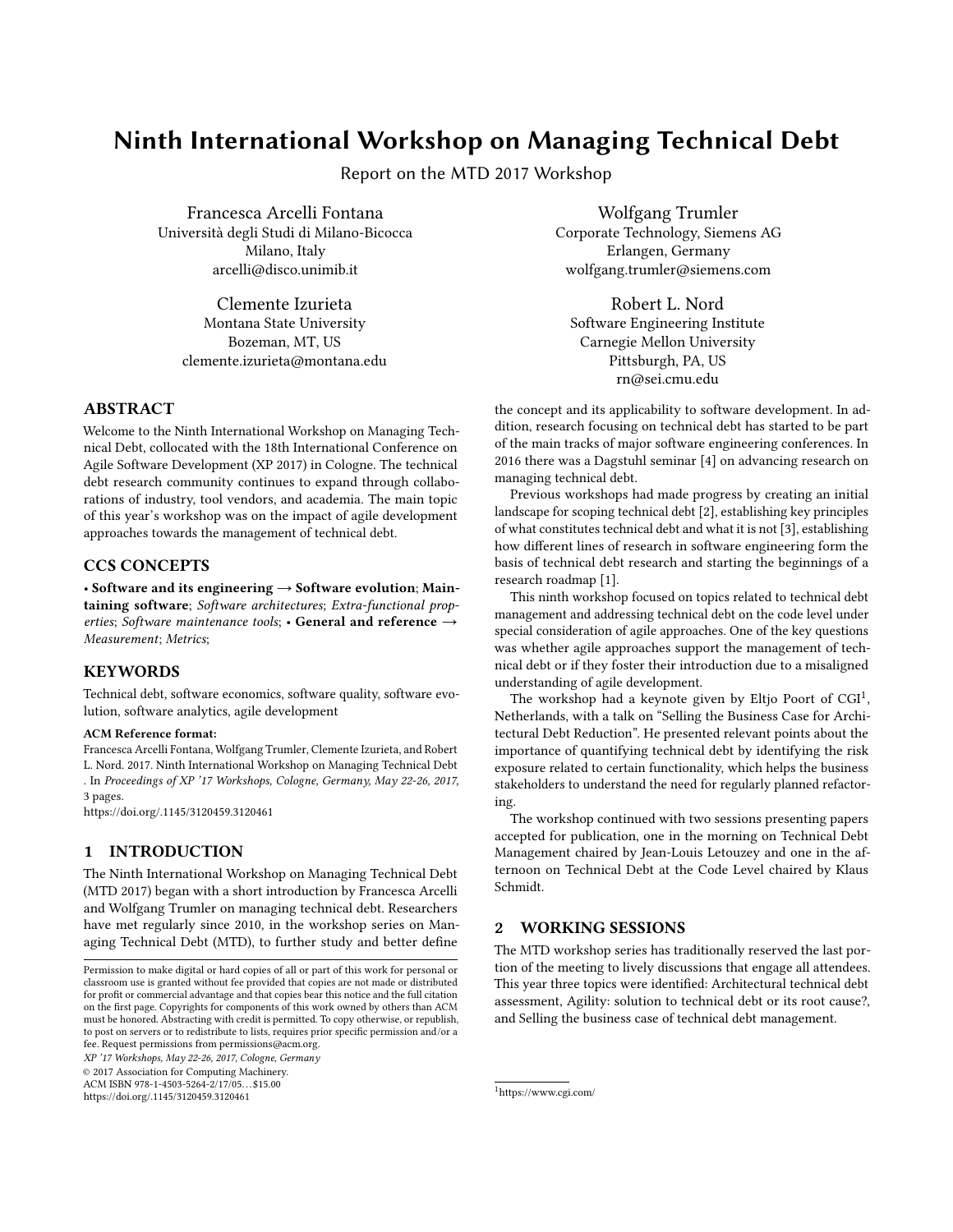### 2.1 Architectural technical debt assessment

The discussion chaired by Alexandros Chatzigeorgiou was centered on the question whether technical debt, in particular architectural technical debt (ATD), can be assessed by means of methods and tools which eventually can support decision making of software architects. The participants related that tools such as static code analyzers are unable to suggest meaningful opportunities for improving code quality with respect to forthcoming changes and in providing hints to developers and architects so as to assist them in facilitating further software evolution (e.g., the transition to a new database, adoption of a new framework or library). Tools for the identification and quantification of technical debt cannot rely on static source code analysis only. Multiple indicators should be exploited by analysing all sources of information around a software project (including issues, change history, etc.). It would be valuable to identify commonly recurring instances of ATD and to classify them into well-defined and identifiable categories. Setting up a repository of such architectural features as architectural smells and decisions is of utmost importance to drive the development of efficient tools that can identify and quantify ATD. The discussants considered also that identifying technical debt items without anticipating future scenarios for the evolution of a software system might render technical debt management useless. The identification and quantification of technical debt should be elevated from the level of extracting long lists of low-level code smells to the level of suggesting architectural opportunities that have the power to facilitate future change scenarios.

# 2.2 Agile approaches and their impact on technical debt management

The guiding question of the discussion chaired by Wolfgang Trumler was on how agile approaches influence technical debt and whether they support removal or rather introduction of technical debt. Three important topics from agile approaches have been identified, which have a significant impact on technical debt mangament.

The first topic is the potentially misunderstood notion of value in agile approaches, fostering the introduction of technical debt when focusing on end-customer's value only. However, there are more stakeholders of a software product like the operations team, testers, and so on, who have additional requirements valuable for them and their work.

The second topic was about implementation-related aspects. Following the Build-Measure-Act-cycle [\[5\]](#page-2-5) described by Eric Ries, development teams might be tempted to quickly implement features to prove whether their assumption regarding customer value is correct or not. Unfortunately, many teams do not plan effort to be spent to clean-up and refactor to reduce the technical debt taken consciously in order to be fast.

We discussed a model we call GMC-cycle (Go fast, Measure, Clean-up), which could lead to a guiding principle or even as a business model. Tell the customer that the implementation of a feature will be done with the least investment and as fast as possible to validate the impact and value it is intended to create. Only if the customer is happy with the solution would he or she have to spend additional money for clean-up and refactoring activities before

moving on with the next feature. Approaching agile development in this way inherently includes the reduction of technical debt as an explicit step with a maximum of information reagrding the feature and functionality to be added.

The third topic discussed was about the development practices often used in industry. As the process-related parts of agile methodologies like SCRUM and practices like continuous integration are easy to train and practice, they are adopted widely. The hard parts like test-driven development (TDD) and Pair Programming imply a change in behavior and mind set for the development team and are therefore often left out. However, the latter practices are those used to address quality and to reduce technical debt, while the former help to increase transparency about the development pace and project status.

# 2.3 Selling the business case of technical debt management

The group chaired by Paris Avgeriou was tasked with discussing how to sell the business case of managing technical debt. The group picked up the topic of the key note, discussed these ideas and elaborated further based on industrial experiences of the participants. The group also discussed the current state of practice in technical debt management in the different companies that participants represented.

The participants confirmed that presenting imminent risks is a very effective way to argue the case of technical debt. Risks are quantifiable providing figures to base decisions. They are also commonly used in stakeholder meetings, particularly those involving both technical and business stakeholders.

Another option is to ask the development team to score the "pain felt" on a given scale, for example, from 1 to 5. It might be enough to gauge the amount of technical debt and the urgency to resolve it.

Yet another way is to use the language business stakeholders understand. Terms like debt and interest can be more persuasive especially if they come from technical stakeholders with certain credibility in the organization. However, it is equally important to find a sponsor in the organization willing to support investments in technical debt management.

Arguing the case for technical debt management can be supported by source code analysis tools, which measure technical debt and related qualities. On the one hand, such figures can be easily expressed in a monetary way. On the other hand, some of them are highly customizable which makes the calculation process less credible as tweaking parameters can have drastic impact on reducing or increasing the calculated technical debt.

### 3 CONCLUSION

By holding this workshop together with XP, the workshop received a great deal of attention from leading software researchers and practioners interested in exploring theoretical and practical techniques that manage technical debt within iterative and agile software development environments. The discussions during the working sessions generated interesting points for future investigation.